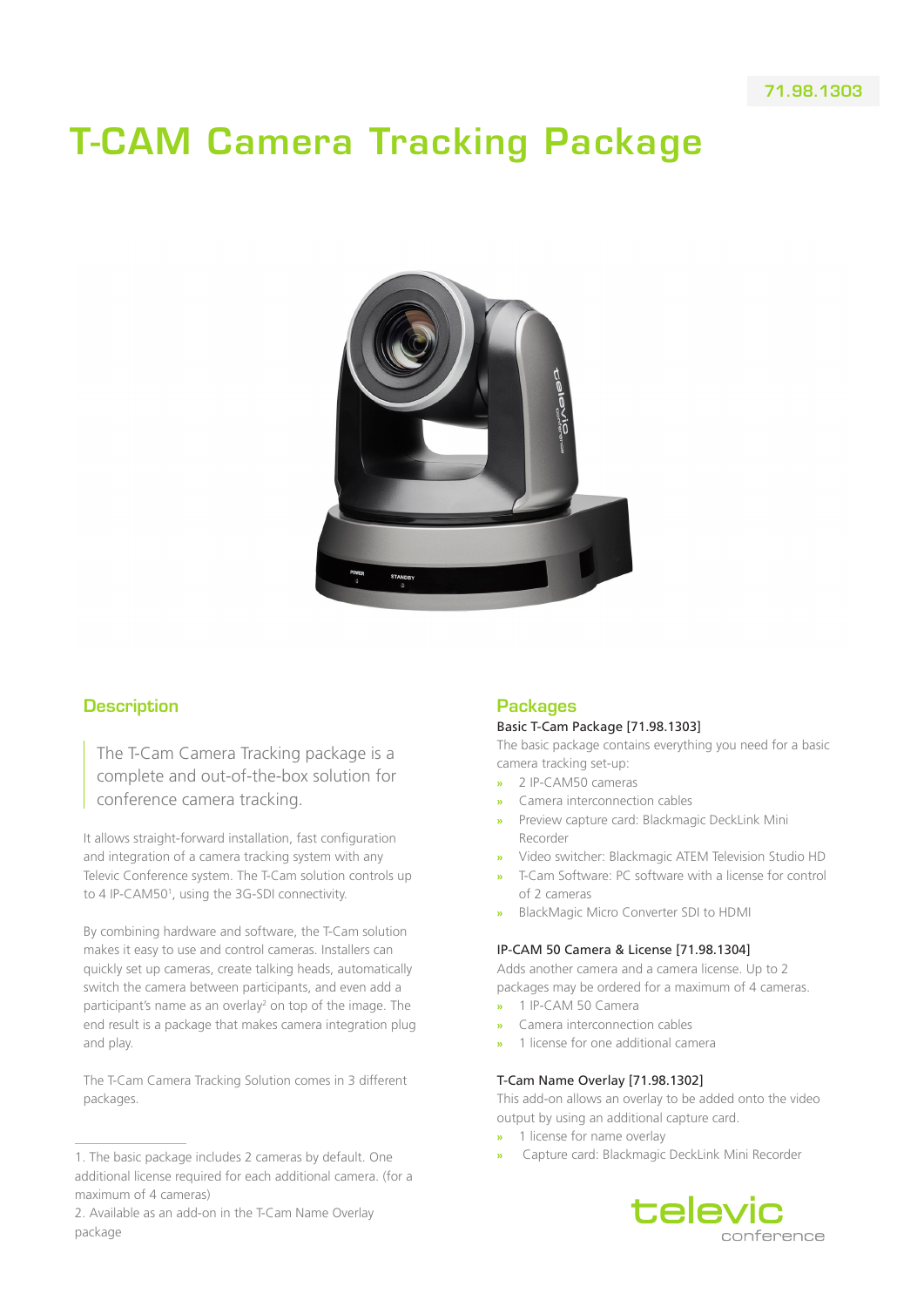# Global Features

T-Cam is built for seamless integration with Televic Conference systems and allows a number of features out of the box.

- **»** Integrates perfectly with D-Cerno, Plixus engine (Core), CoCon, and Confidea G3
- **»** Creation of a synoptic for easy configuration of camera positions
- **»** 2 shots per seat
- **»** 2 shots for the wide shot
- **»** Multiple seat configurations immediately available for flexible seating arrangements
- **»** Configuration of camera positions can be done with the software or with a USB-joystick (not included in any of the packages)
- **»** Manual switch to HDMI input for static input (e.g.: presentation laptop)
- **»** 20× Optical zoom on cameras
- **»** Software may be upgraded to webcasting software

### Product Features

#### Full HD PTZ Camera

#### **»** Camera

The T-Cam solution is a dynamic PTZ camera tracking solution ideally suited for conference room settings. With Full HD 1080p output at 60 fps, the camera provides excellent images. Additionally, the 20× zoom, outstanding white balance, and exposure mode bring even the smallest details into focus, especially in darker conference rooms where lighting conditions may be poor.

With a wide viewing angle (horizontal -170° to +170°, tilting up to 90° and down to -30°) and fast response and smooth operation, the camera captures every move securely.

Finally, the 3G-SDI interface allows for crystal-clear and uncompressed video without delays. Combined with Televic Conference's Plixus network, working with high-quality, lipsynced video becomes a joy.

#### Blackmagic DeckLink Mini

**»** Capture Card

#### Blackmagic ATEM Television Studio HD

#### **»** Video Switcher

The Blackmagic ATEM video switcher puts a host of video switching options easily at your fingertips. It includes 8 video inputs with both broadcast SDI and consumer HDMI inputs, making it ideal for use with the T-Cam cameras.

#### T-Cam Camera Control

#### **»** Software

Configure camera positions, assign name overlays (separate license required), set up 2 shots per seat, wide shots, etc. Manual override is available.



#### BlackMagic Micro Converter SDI to HDMI

**»** HDMI converter

# System Requirements

- Recommended PC requirements: **»** Desktop PC with at least 1 PCI slot. 2 PCI slots, if both
- preview and overlay are required.
- **»** Windows 7, 8 and 10 supported
- **»** Serial COM port (USB to Serial converter can be used as well).

Standard USB joystick can be connected for camera control. Recommended joystick: Axis T8310.

# **Specifications**

#### **T-CAM Camera Tracking Package**

| <b>Mechanical</b> |                 |
|-------------------|-----------------|
| Size (mm)         | 570 x 300 x 420 |
| Weight            | 11400g          |

#### **IP-CAM50**

| <b>Technical &amp; Electrical</b> |                                                                                                                    |
|-----------------------------------|--------------------------------------------------------------------------------------------------------------------|
| Sensor                            | 1/2 8" 2 MP CMOS                                                                                                   |
| Video Output                      | 1080p 60 / 59.94 / 50 fps,<br>1080i 60 / 59.94 / 50 fps,<br>1080p 30 / 29.97 / 25 fps,<br>720p 60 / 59.94 / 50 fps |
| Optical Zoom                      | 20x                                                                                                                |
| Panning Angle                     | $-170^{\circ} \sim +170^{\circ}$                                                                                   |
| Tilting Angle                     | $-30^{\circ} \sim +90^{\circ}$                                                                                     |
| <b>Preset Positions</b>           | 128                                                                                                                |
| Video Output(HD) Interface        | $3G-SDI$                                                                                                           |
| PoF                               | PoE+ (IEEE802.3at)                                                                                                 |
| Camera Control<br>Interface       | RS-232 / RS-422 / Fthernet                                                                                         |
| Camera Control<br>Protocol        | VISCA / PELCO D                                                                                                    |
| Video S/N Ratio                   | $>$ 50dB                                                                                                           |
| Shutter Speed                     | $1/1 \sim 1/10,000$ sec                                                                                            |
| Focal Length                      | $f = 4.7 - 94$ mm                                                                                                  |